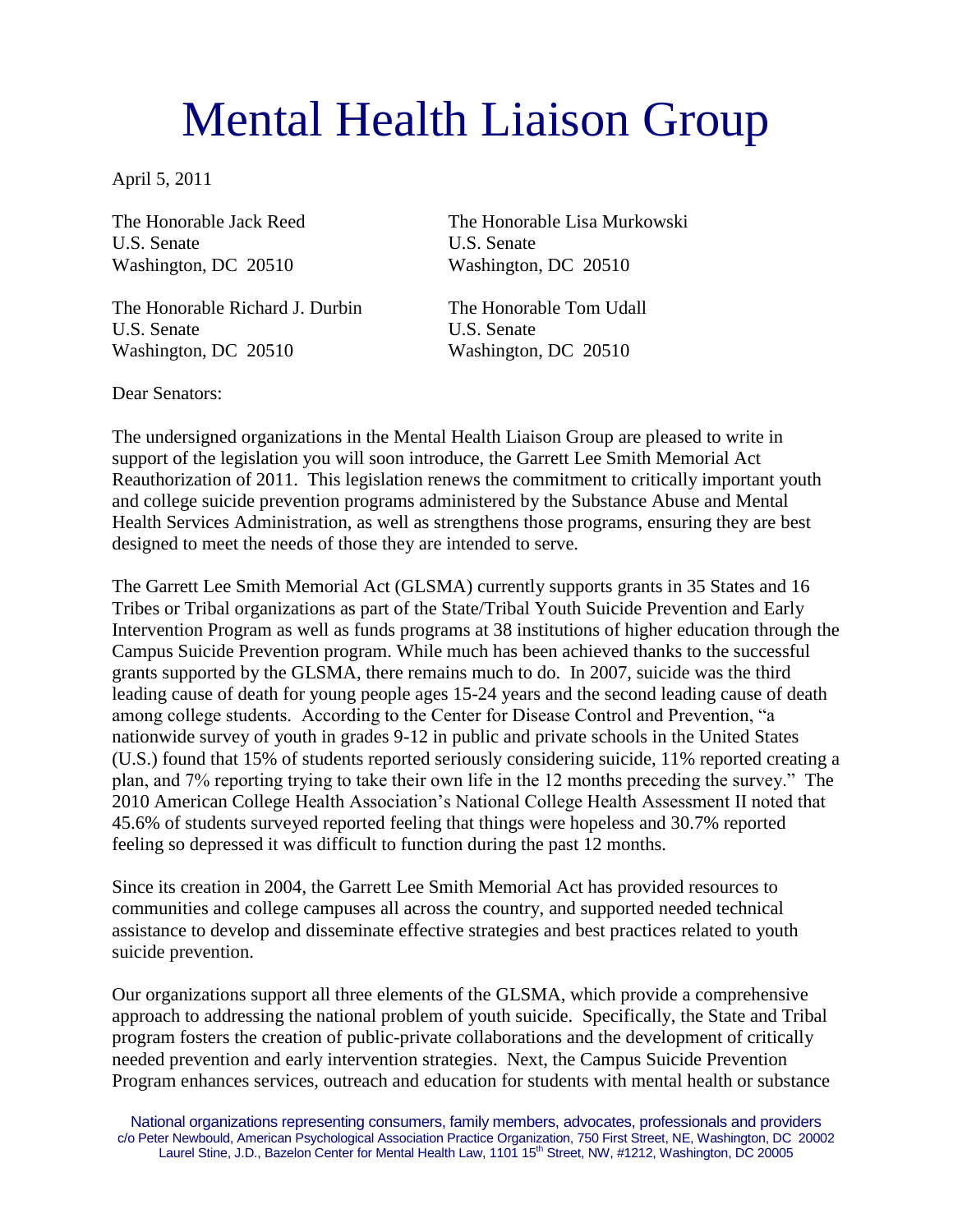*Senators Reed, Murkowski, Durbin & Udall April 5, 2011 Page 2*

use disorders and calls for the development of best practice for the delivery of such services. Finally, the Suicide Prevention Resource Center provides information and training to States, Tribes, and tribal organizations, institutions of higher education, and public organizations or private non-profit groups in an effort to prevent suicide among all ages, particularly among high risk groups, such as youth.

We are especially pleased that you have included modest but needed growth in the authorization levels for these programs. This measured increase acknowledges the important efforts that have come from the development of these programs as well as the significant work that remains to build suicide prevention capacity across the country.

Our organizations are grateful to you and your colleagues for your strong bipartisan approach regarding this program. We thank Senators Murkowski, Durbin and Tom Udall for joining with you in support of this effort and demonstrating extraordinary leadership on youth suicide prevention.

We are most grateful to you and your staff for your tireless work on this legislation over the past years. Your unwavering leadership and commitment to youth suicide prevention undoubtedly has important implications for the current and future health and wellbeing of our nation's youth. We welcome the opportunity to work with you and your staff to ensure that the Garrett Lee Smith Memorial Act is promptly reauthorized.

Sincerely,

American Academy of Child and Adolescent Psychiatry American Art Therapy Association American Association for Geriatric Psychiatry American Association for Marriage and Family Therapy American Association for Psychoanalysis in Clinical Social Work American Association of Pastoral Counselors American Association on Health and Disability \* American Counseling Association American Dance Therapy Association American Foundation for Suicide Prevention/SPAN USA American Group Psychotherapy Association American Orthopsychiatric Association American Psychiatric Association American Psychoanalytic Association American Psychological Association American Psychotherapy Association Association for Ambulatory Behavioral Healthcare Association for the Advancement of Psychology American Psychiatric Nurses Association Anxiety Disorders Association of America Bazelon Center for Mental Health Law Center for Clinical Social Work